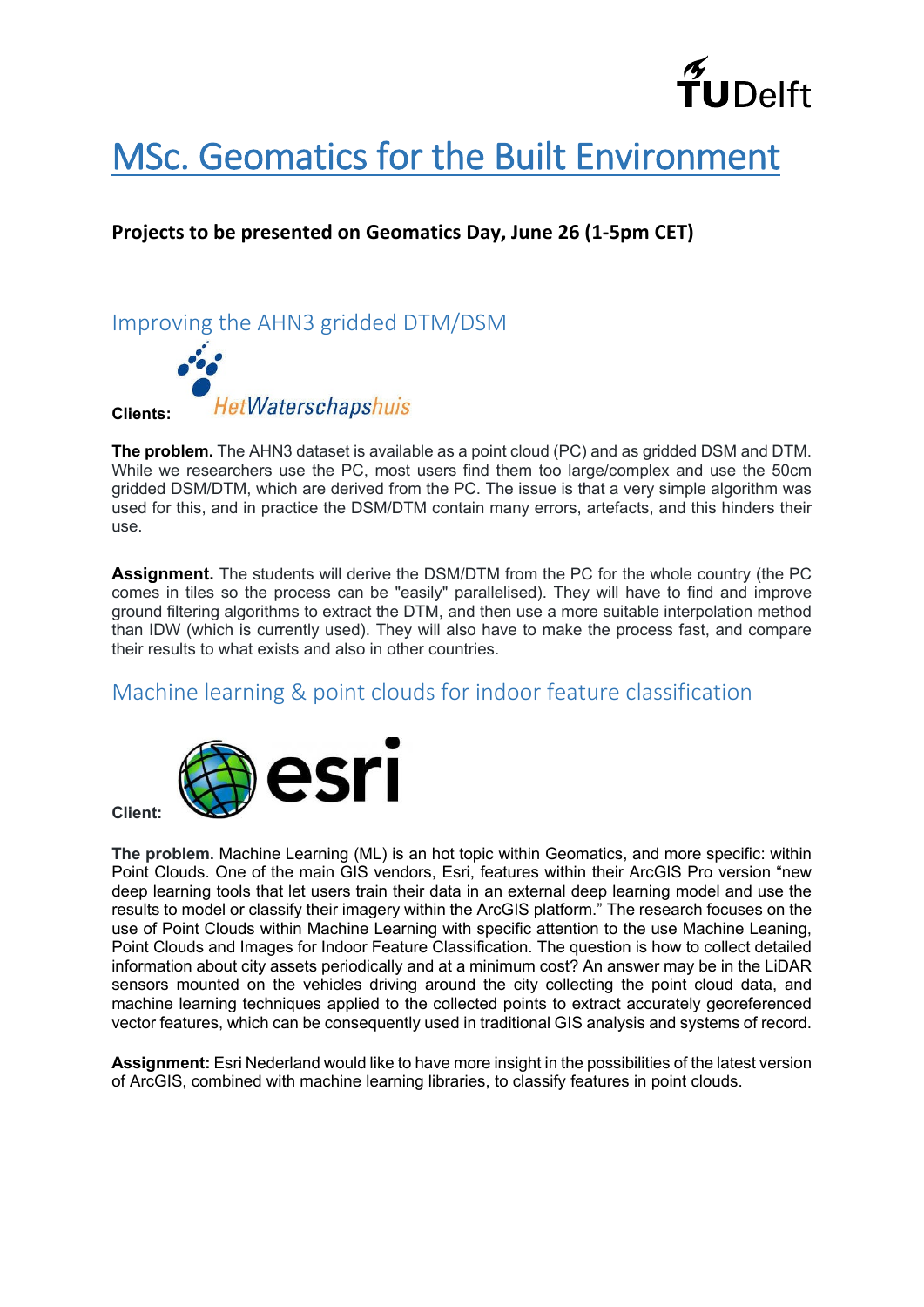

### 3D noise simulation based on advanced input data using automatically generated TINs



**Client:** 

Rijksinstituut voor Volksgezondheid en Milieu Ministerie van Volksgezondheid, Welzijn en Sport



Rijkswaterstaat Ministerie van Infrastructuur en Waterstaat

**The problem.** Modern noise models use 3D data as input for calculating noise levels generated by road, rail industry (including leisure noise) at dwellings. With the availability of more data like BAG and AHN these models have grown more and more complex. However the noise community is still very traditional. To calculate noise levels in simulation software, the terrain is modelled using height lines and buildings are 2.5D blocks (single height per polygon). The purpose of this project is to explore a new, advanced method of modelling the environment. This method is based on using different types of input data like a TIN or 3D surfaces to calculate noise levels (the method takes into account reflections and screening by barriers or buildings).

**Assignment.** For this project you will be asked to implement a new data scheme in a calculation method and explore shortcomings and advantages of TIN's and other data schemes. The 3D Geoinformation group has developed a methodology to automatically generate 3D input data that can be used in current noise simulation software. The students are asked to embed these data and the noise calculation method into a TIN solution.

#### Point cloud deployment for firefighting strategy





Veiligheidsregio Rotterdam-Riinmond



**The problem**. The need of geo-information and cartography within the process the indoor deployments during building fires is They state: "Information is key for a safe deployment of the fire brigade. Incorrect judgement could lead to decreased effectivity or even casualties. Because of the risks that are posed by building complexity and modern building materials, the Dutch fire brigade is increasingly hesitant to enter the building during a fire. While no two building fires are the same and personal judgement of the fire brigade will remain necessary, good information supply could aid the commanders in making the right choices. There are a of factors that come into play when choosing strategy, tactics and techniques. An effective information system should present the right information at the right moment, and it should do so in an intuitive and effective manner." However, this process starts with the availability of an up-to-date / real-time representation of the indoor space.

**Assignment**. The aim of this project is to use real-time, indoor, point cloud based geo-information, as obtained by (indoor) Lidar scanning, vision-based (e.g. Microsoft Hololens) devices, and possibly other data-acquisition techniques directly within the indoor deployments during building fires. For that, the so-called Mobile Information System should be supplied with the operational data as captures in real-time by the first responders entering the building. There is only on-the-fly time for further data-processing or 3D-modelling; the gathered data should be delivered and be interpreted as-is. This project should proof the captured point clouds can act as the explorative, direct, and cartographically rich ground-truth.